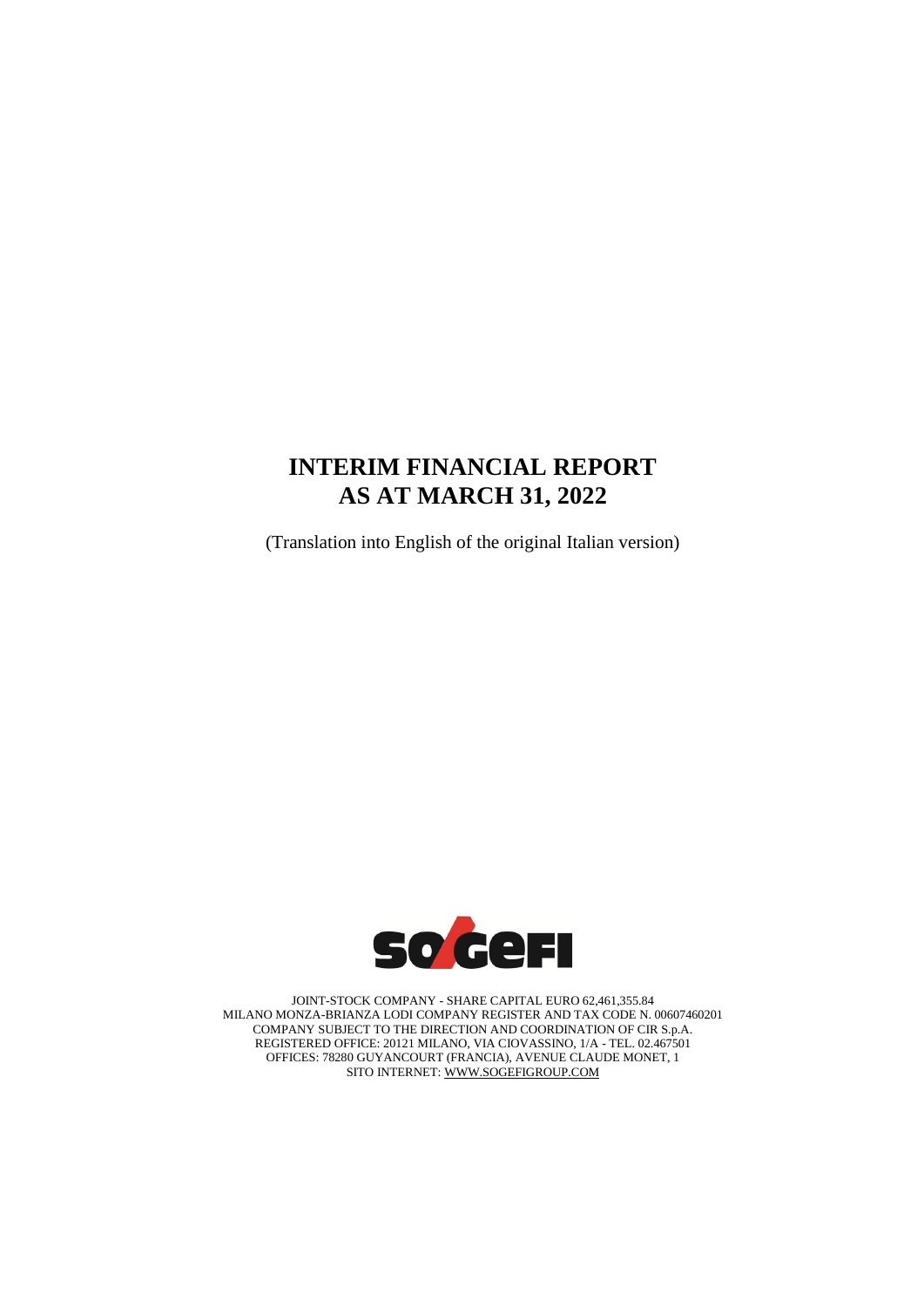# **BOARD OF DIRECTORS' REPORT ON OPERATIONS AS AT MARCH 31, 2022**

### **THE AUTOMOTIVE MARKET IN 2022**

In the first few months of the year the difficulties in sourcing specific components continued (which also led to the temporary closure of some factories of the main world manufacturers), as did the shortages of raw materials and the increase in raw material and energy prices. Starting at the end of February, this problematic situation was compounded by the difficulties linked to the conflict between Russia and Ukraine and the economic and financial sanctions imposed on Russia by Europe, the United States and other countries around the world, which led to a reduction in world trade and a further rise in raw material and energy prices.

Against this backdrop, in the first quarter of 2022, global automobile production was down 4.5% compared to 2021; in March, the decline became more pronounced at - 11.4%. Europe performed the worst, with car production at -17% compared to the first quarter of 2021 (-24.3% in March); production also fell in NAFTA and Mercosur (- 1.8% and -13.3% respectively), while China showed a positive trend (+6.1%).

Despite the above, IHS maintains a forecast for global manufacturing growth of 4.4% in 2022.

### **INFORMATION ON OPERATIONS**

The Group revenues grew by 8% compared to 2021: production volumes remained substantially stable (compared to a market at -4.5%) and sales prices were adjusted to take into account the increases in raw material costs (particularly steels) recorded over the last 12 months.

The economic results were positive:

- net income was Euro 10.7 million (Euro 11.8 million in 2021);
- positive free cash flow was Euro 43.7 million (Euro 32.4 million in 2021);
- net debt before IFRS 16 at March 31, 2022 was Euro 213.4 million, down from Euro 258.2 million at December 31, 2021 and Euro 261.1 million at the end of March 2021.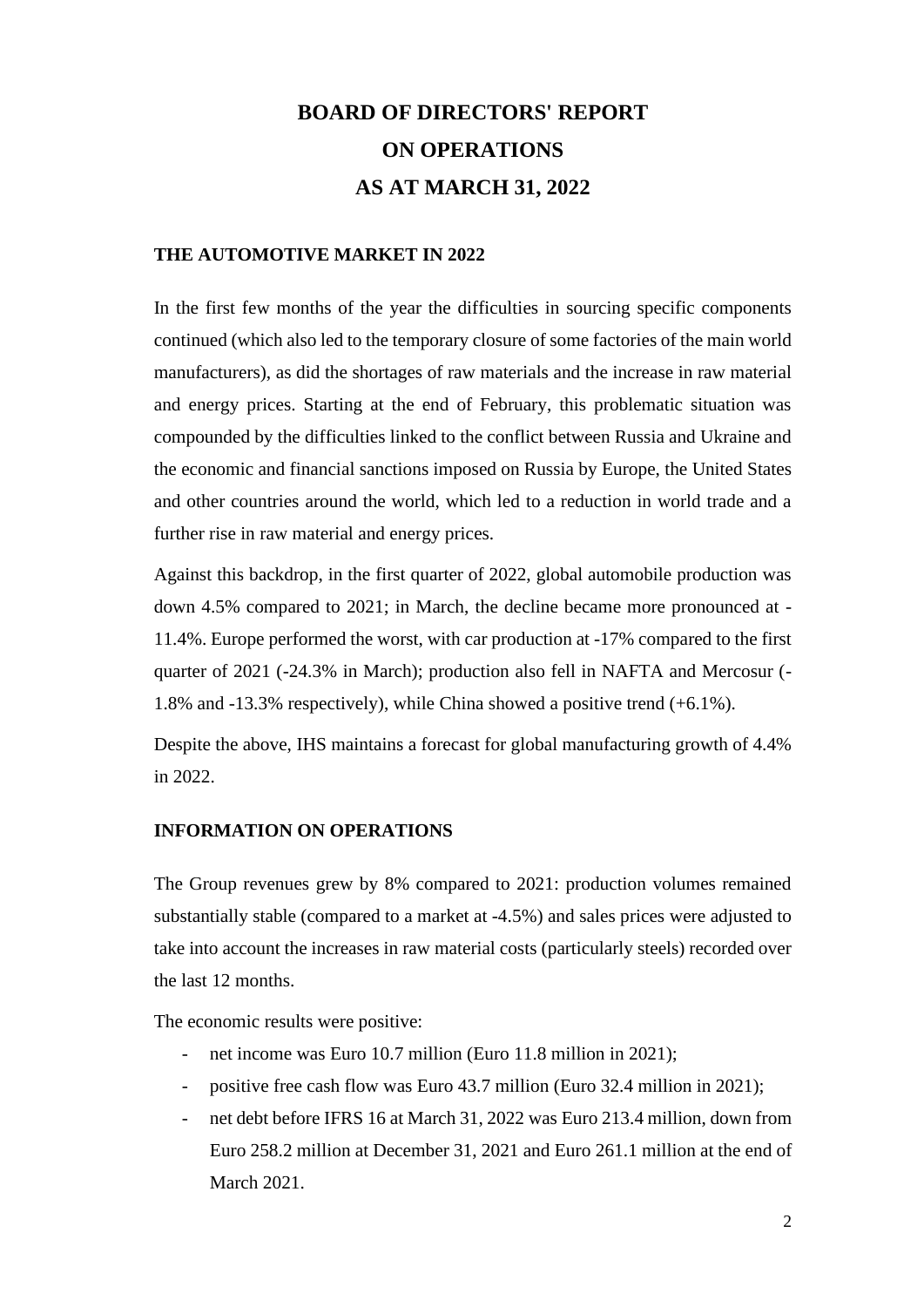The first quarter of 2022 was also positive for business activity.

During the quarter, the SOGEFI CabinHepa*+*cabin filter, which uses HEPA (High Efficiency Particulate Air) media and filters mechanically, capturing particles 50 times smaller than a conventional cabin filter, won the 2022 Product of the Year award in France. The new European E-Mobility Tech Center, based in eastern France, was also inaugurated. It is dedicated to research and development of new E-mobility products and equipped with Europe's largest 3D printer.

The Air and Cooling division entered into major contracts in NAFTA to supply thermal management products and cooling plates for electric mobility. In particular, a new contract was signed, the largest electric mobility contract ever entered into by Sogefi, with a manufacturer of electric commercial vehicles, for the production of aluminium cooling plates welded with laser technology to control the temperature of the battery. Filtration obtained a significant number of contracts for the supply of oil filters and air purification filters. Suspensions obtained contracts in Europe for coil springs and stabilizer bars, most of which will be manufactured in Romania.

#### **RESULTS OF FIRST QUARTER 2022**

It should be noted that the values for the period 2021 include the application of IFRS 5 ("Non-current assets held for sale and discontinued operations") to the Argentinian subsidiary of the Filtration business unit, which was sold in August 2021.

#### **Revenues**

In the first quarter of 2022, Sogefi's **revenues** amounted to Euro 381.1 million, up 8% on the corresponding period of 2021 (Euro 352.8 million).

Turnover grew in all geographies: +4.1% in Europe, +13.5% in North America, +31.9% in South America and +7.6% in Asia. Sogefi outperformed the market in all areas except China, where in the same period of the previous year Sogefi had already reported strong growth in revenues thanks to the launch of new programs.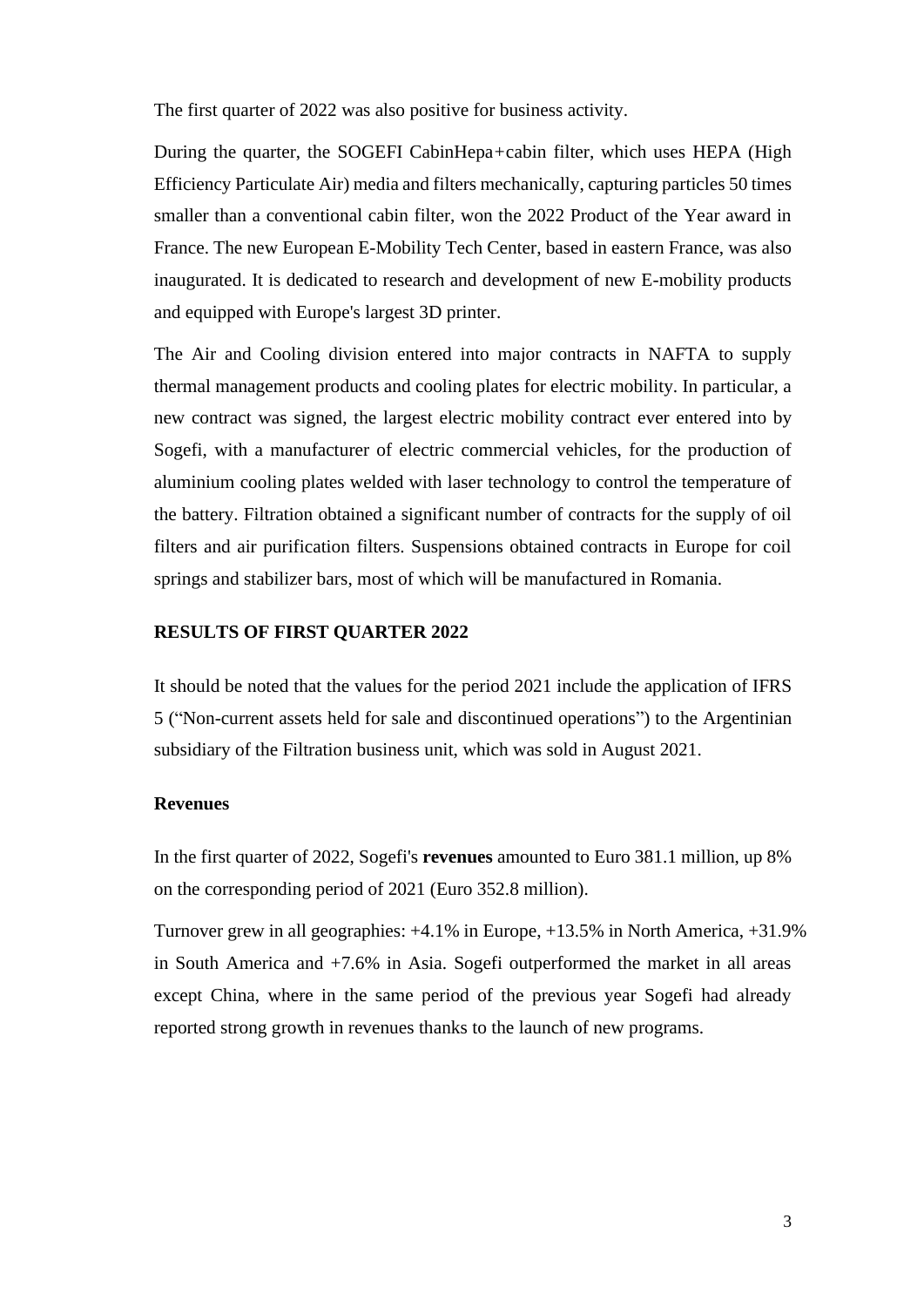| (in millions of Euro)     | O1 2022 | O1 2021 | reported<br>change<br>2022 vs 2021 | constant<br>exchange<br>rates<br>2022 vs 2021 | reference<br>market<br>production |
|---------------------------|---------|---------|------------------------------------|-----------------------------------------------|-----------------------------------|
|                           | Amount  | Amount  | $\%$                               | $\%$                                          | $\%$                              |
| Europe                    | 234.1   | 224.9   | 4.1                                | 3.7                                           | (17.0)                            |
| North America             | 79.4    | 69.9    | 13.5                               | 5.6                                           | (1.8)                             |
| South America             | 21.0    | 15.9    | 31.9                               | 32.5                                          | (13.3)                            |
| Asia                      | 48.1    | 44.7    | 7.6                                | 0.5                                           | 4.7                               |
| - of which China          | 24.6    | 23.8    | 3.6                                | (5.5)                                         | 6.1                               |
| Intercompany eliminations | (1.5)   | (2.6)   |                                    |                                               |                                   |
| <b>TOTAL</b>              | 381.1   | 352.8   | 8.0                                | 5.4                                           | (4.5)                             |

By Business Unit, Suspensions reported revenues up 9.5%, with a particularly significant rate of increase in South America. Filtration reported revenues up 11.6%, with strong performance from the Aftermarket in Europe and the North American operations. The Air and Cooling division grew by 2.7% due to exchange rates, while at constant exchange rates it contracted slightly (-1.7%).

| (in millions of Euro)     | O1 2022 | O1 2021 | reported<br>change<br>2022 vs 2021 | constant<br>exchange<br>rates<br>2022 vs 2021 |
|---------------------------|---------|---------|------------------------------------|-----------------------------------------------|
|                           | Amount  | Amount  | $\%$                               | $\%$                                          |
| Suspensions               | 133.7   | 122.1   | 9.5                                | 8.5                                           |
| Filtration                | 133.6   | 119.7   | 11.6                               | 9.1                                           |
| $Air&$ Cooling            | 114.8   | 111.8   | 2.7                                | (1.7)                                         |
| Intercompany eliminations | (1.0)   | (0.8)   |                                    |                                               |
| TOTAL                     | 381.1   | 352.8   | 8.0                                | 5.4                                           |
|                           |         |         |                                    |                                               |

## **P&L Highlights**

| (in millions of Euro)                                                 | Note $(*)$ | O1 2022 |       | O1 2021<br><b>Change</b> |       |        |        |
|-----------------------------------------------------------------------|------------|---------|-------|--------------------------|-------|--------|--------|
|                                                                       |            | Amount  | $\%$  | Amount                   | $\%$  | Amount | $\%$   |
| Sales revenues                                                        |            | 381.1   | 100.0 | 352.8                    | 100.0 | 28.3   | 8.0    |
| Variable cost of sales                                                |            | 274.3   | 72.0  | 244.5                    | 69.3  | 29.8   | 12.2   |
| <b>CONTRIBUTION MARGIN</b>                                            |            | 106.8   | 28.0  | 108.3                    | 30.7  | (1.5)  | (1.4)  |
| <b>Fixed Costs</b>                                                    | (a)        | 55.8    | 14.6  | 57.0                     | 16.2  | (1.2)  | (2.2)  |
| Restructuring costs                                                   |            | 1.9     | 0.5   | 1.3                      | 0.4   | 0.6    | 42.5   |
| Other expenses (income)                                               | (b)        | (0.9)   | (0.2) | (4.2)                    | (1.3) | 3.3    | (78.3) |
| <b>EBITDA</b>                                                         | (c)        | 50.0    | 13.1  | 54.2                     | 15.4  | (4.2)  | (7.7)  |
| Depreciation and amortization/Write-downs                             | (d)        | 28.8    | 7.5   | 28.8                     | 8.2   | 0.0    | 0.1    |
| <b>EBIT</b>                                                           |            | 21.2    | 5.6   | 25.4                     | 7.2   | (4.2)  | (16.7) |
| NET INCOME (LOSS) OF OPERATING<br><b>ACTIVITIES</b>                   |            | 10.8    | 2.8   | 13.6                     | 3.8   | (2.8)  | (20.4) |
| Net income (loss) from discontinued<br>operations, net of tax effects |            |         |       | (0.8)                    | (0.2) | 0.8    | 100.0  |
| <b>GROUP NET RESULT</b>                                               |            | 10.7    | 2.8   | 11.8                     | 3.4   | (1.1)  | (9.5)  |

 $\overrightarrow{a}$  (\*) The notes in the table are explained in detail in the annex at the end of this report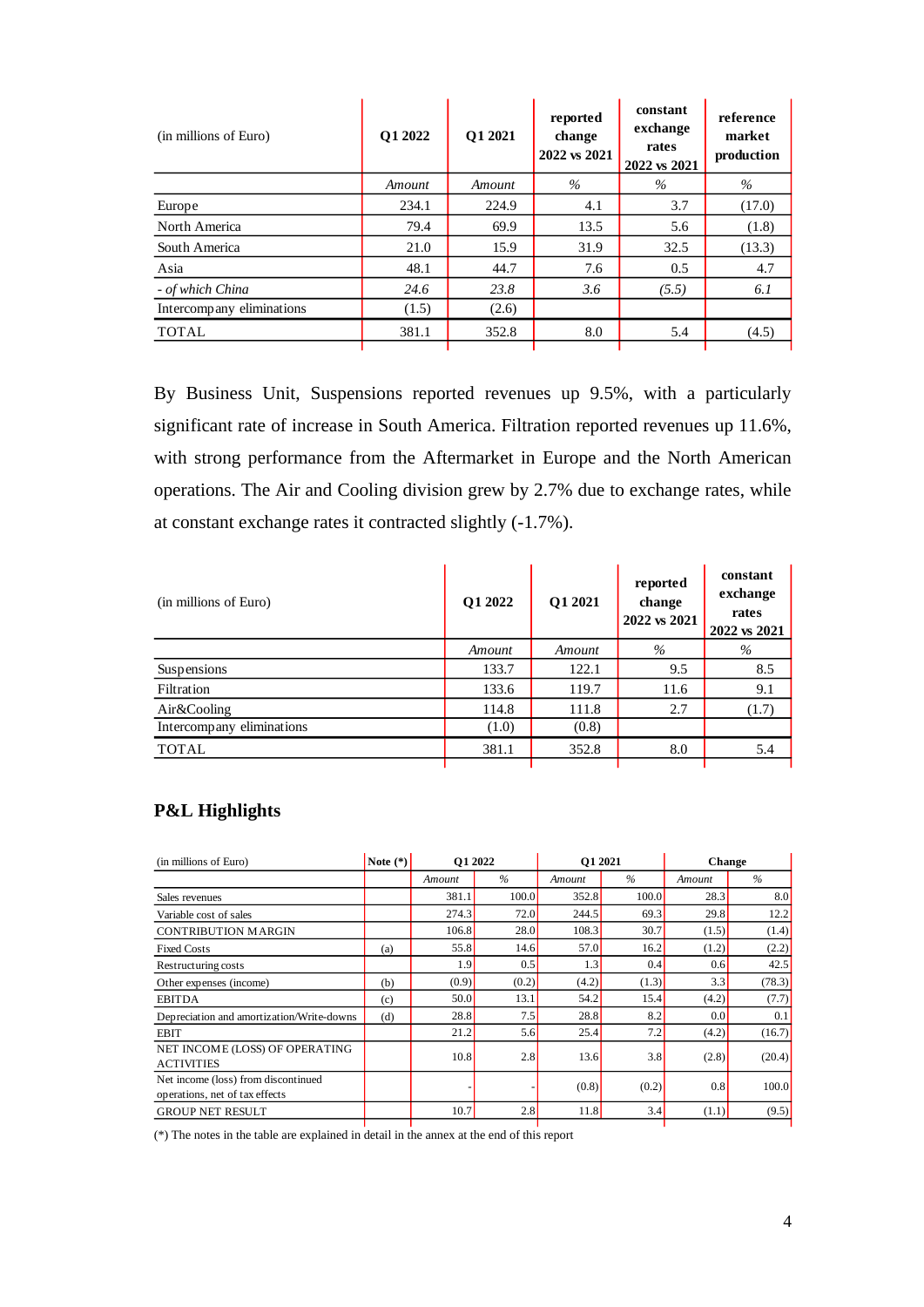**EBITDA**<sup>1</sup> amounted to Euro 50.0 million compared with Euro 54.2 million in the first quarter of 2021; gross profitability (EBITDA / Revenue %) fell to 13.1%, from 15.4% in the first quarter of 2021. This reflects a decline in contribution margin to 28%, compared to 30.7% in the first quarter of 2021, due to higher material and energy costs. In contrast, fixed costs as a percentage of revenue are down from 16.2% (in the same period of 2021) to 14.6%.

**EBIT** amounted to Euro 21.2 million, compared with Euro 25.4 million in 2021.

**Financial expenses**, at Euro 4.5 million, were down on those in the first quarter of 2021 (Euro 5.8 million) thanks to the reduction in debt and the cost of debt; tax expenses were essentially stable at Euro 5.9 million (Euro 6.0 million in 2021).

The **net result** was a positive Euro 10.7 million (Euro 11.8 million in the first quarter of 2021).

The **Free Cash Flow** was positive for Euro 43.7 million versus Euro 32.4 million in Q1 2021. The Free Cash Flow reflects the positive results and specific actions on working capital implemented by the Group.

**Net debt before IFRS16** stood at Euro 213.4 million at March 31, 2022, down from the end of 2021 (Euro 258.2 million) and from March 31, 2021 (Euro 261.1 million). Including financial payables for rights of use as per IFRS 16, net debt at March 31, 2022 stood at Euro 281.8 million, down from Euro 327.6 million at December 31, 2021.

As of March 31, 2022, the Group has committed credit lines in excess of requirements of Euro 321 million.

At March 31, 2022, **Shareholders' equity**, excluding minority interests, amounted to Euro 205.8 million versus Euro 187.7 million at December 31, 2021.

The **employees** of Sogefi Group as of March 31, 2022 were 5,533, compared to 5,462 as of December 31, 2021 and 5,798 as of March 31, 2021.

<sup>1</sup> EBITDA is calculated by adding to the item "EBIT" the item "Depreciation and amortization" and the amount of the write-downs of tangible and intangible fixed assets contained in the item "Other non-operating expenses (income)", equal to Euro 0 million at 31 March 2022 (Euro 0.5 million in the corresponding period of the previous year).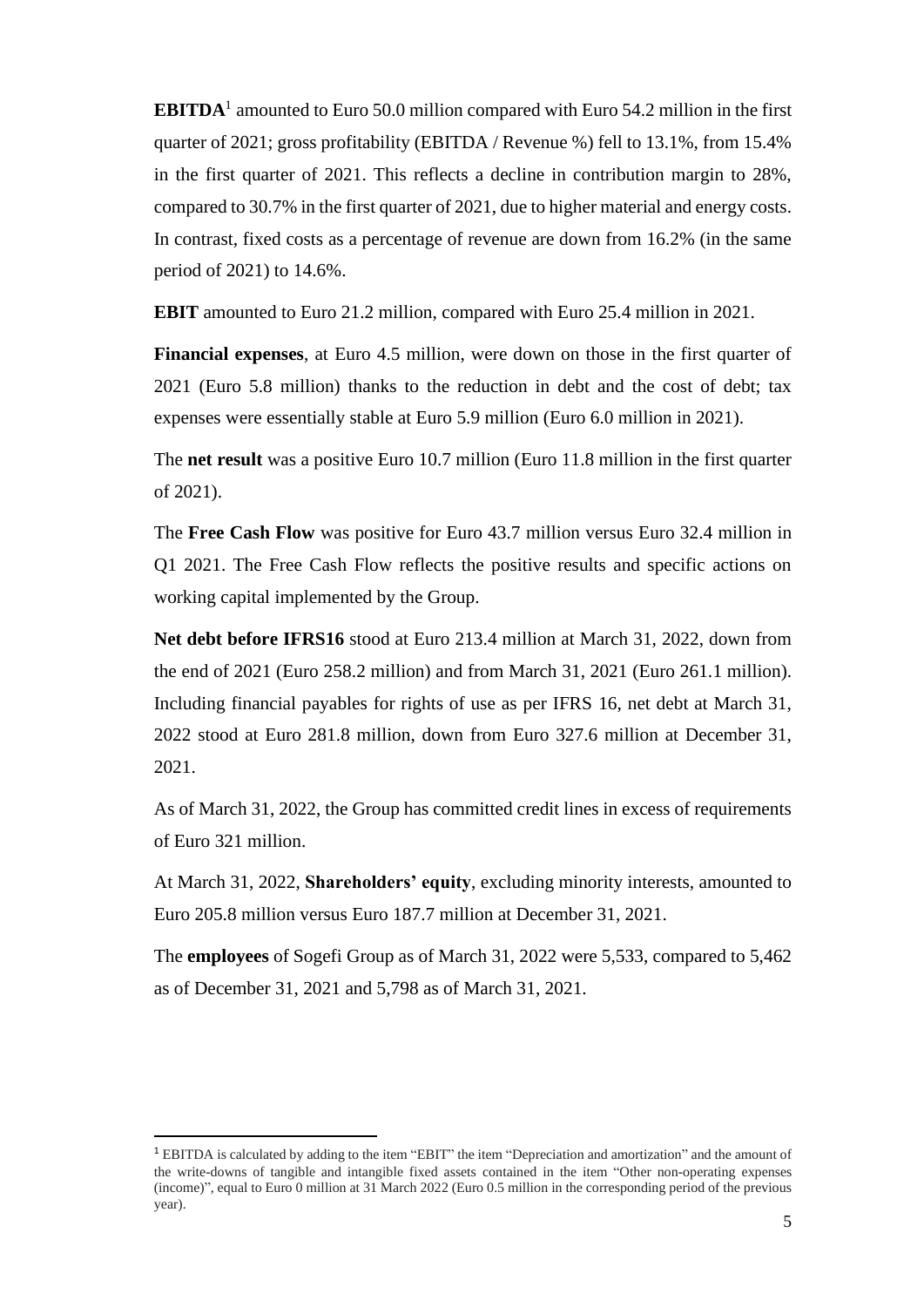### **PERFORMANCE OF BUSINESS UNITS**

#### **Filtration Business Unit**

In the first quarter of 2022, Filtration business unit reported revenues of Euro 133.6 million, up by  $11.6\%$  (+9.1% at constant exchange rates) compared to the same period of 2021.

The EBITDA margin was 13.9%, compared to 15.4% in the first quarter of 2021, which would be reduced to 13.4% excluding non-operating income of Euro 2.4 million realized in the first quarter of 2021.

EBIT was positive for Euro 11.2 million, up from 10.4 million in the first quarter of 2021, with a stable operating profitability of 8.4%.

The employees of the business unit as of March 31, 2022 were 1,995 (1,974 as of December 31, 2021).

#### **Suspension Business Unit**

In the first quarter of 2022, the Suspension business unit reported revenues of Euro 133.7 million, up by 9.5% at historical exchange rates and 8.5% at constant exchange rates, which mainly reflects the business trend in South America, North America and India and the adjustment of sales prices.

The EBITDA margin was 6.1%, down from 10.6% in the same period of 2021. The business unit was particularly affected by higher steels and energy costs (raw materials costs went from 46.7% to 51.3% of revenues).

EBIT was negative for Euro 1.2 million, compared to Euro +4.5 million in the first quarter of 2021.

The employees of the business unit as of March 31, 2022 were 2,276 (2,267 as of December 31, 2021).

#### **Air & Cooling Business Unit**

In the first quarter of 2022, the Air and Cooling business unit reported revenues of Euro 114.8 million, up by 2.7% at historical exchange rates but down by 1.7% at constant exchange rates. Revenues declined in Europe, due to market trends, and in China, where in the first quarter of 2021 the turnover was particularly high.

The EBITDA margin was 18.9%, higher than the first quarter of 2021 (18.4%).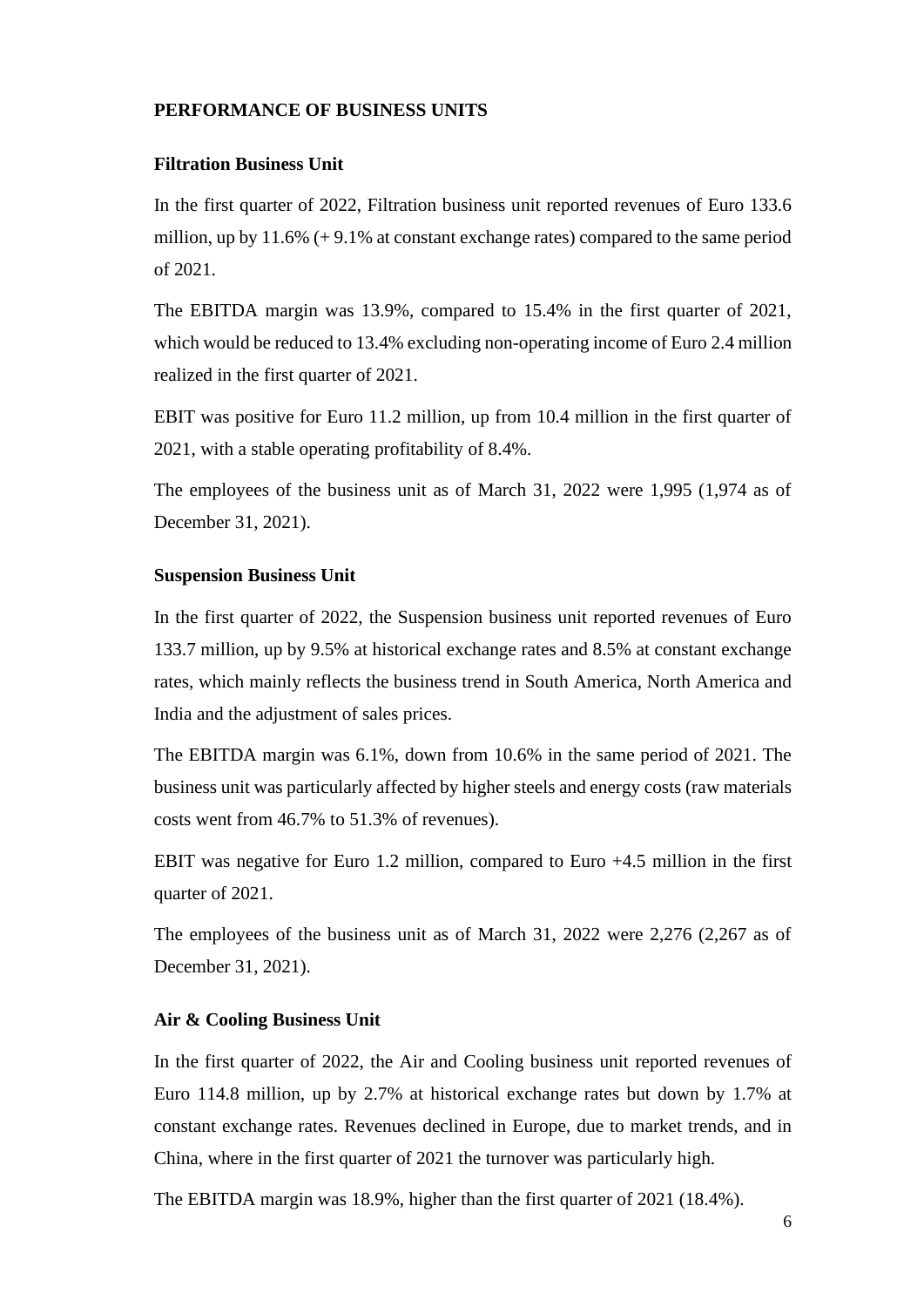EBIT amounted to Euro 11.0 million, compared to Euro 9.7 million in the same period of the previous year, with an increase in operating profitability to 9.6% compared to 8.7% in the first quarter of 2021.

The employees of the business unit as of March 31, 2022 were 1,204 (1,169 as of December 31, 2021).

## **IMPACTS OF COVID-19 AND RUSSIAN-UKRAINIAN CONFLICT ON THE BUSINESS**

In 2022, despite the continuing pandemic crisis, the effects on the market in which the Company operates were less severe than those suffered in the previous two years. However, demand remains weak, particularly in Europe and NAFTA, and operational challenges related to uneven production levels and staff absences caused by the pandemic continue. The current lockdown in some areas of China could have negative impacts both directly, on manufacturing activities in China, and indirectly, on raw materials imported from the country.

In 2022, the Sogefi Group continued to apply all the rules for health and safety in the workplace aimed at reducing the risk of contagion, namely social distancing, the use of individual protective equipment and measures to limit the presence of personnel in the workplace, i.e. working from home.

Regarding the impact of the Russian-Ukrainian conflict, it should be pointed out that Sogefi has a very limited direct presence in the countries involved: in 2021 revenues earned in these countries accounted for 0.7% of Sogefi's total revenues. Sales to Russia, Ukraine and Belarus have been discontinued since March. As a result, in the first quarter of 2022, Sogefi recorded impairment losses of Euro 1.1 million on assets held in Russia. With the exception of these losses, the impact on revenues and margins was not significant.

Regarding the indirect impact of the conflict, Sogefi, like the whole automotive sector, could suffer consequences on production volumes linked to the closure of the factories of the main world manufacturers present in Russia (such as, for example, Renault) and in general the repercussions of a further rise in the prices of raw materials and of increased supply difficulties.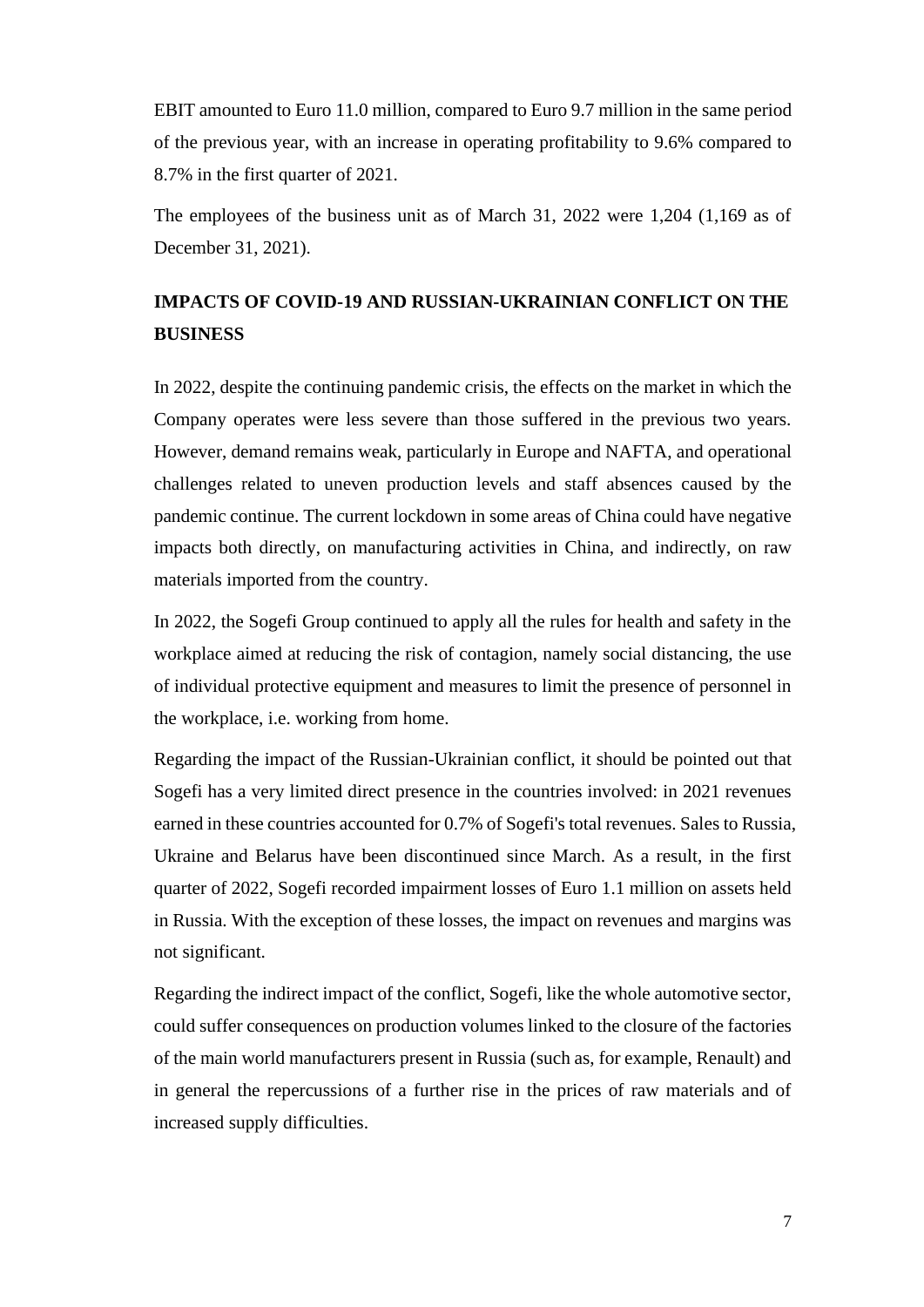### **OUTLOOK FOR THE YEAR**

Visibility as to the market trend in the next few months of 2022 remains low. The uncertainties related to the evolution of the pandemic, availability and prices of raw materials, transportation and supply logistics from Asian markets, and thus the recovery of the automotive sector have been amplified by the Russian-Ukrainian conflict.

For 2022, however, IHS maintains a forecast of global manufacturing volumes recovering 4.4% from 2021, with Europe at +11.3%, NAFTA at +13%, South America at +9.6% and China essentially breaking even (-0.9%).

With regard to commodity prices, the early months of 2022 have seen a further rise and it is difficult to make forecasts for 2022. It should be noted that in the first quarter of 2022, sales prices were adjusted to reflect the increase in raw material costs recorded in 2021. Faced with a further rise in the cost of raw materials and energy following the outbreak of the Russian-Ukrainian conflict, Sogefi's management is committed to seeking fair agreements with all its customers, as it did in the first quarter, in order to continue to have sustainable long-term business relationships.

Assuming that there are no further factors causing a serious deterioration in the macroeconomic and production scenario (significant tightening of sanctions against Russia, extension of the conflict outside Ukraine, shortages and price rises in energy and raw materials compared to the current ones that would compromise the sustainability of the supply chain), Sogefi confirms its target of achieving operating results for the whole of 2022, excluding non-recurring costs, substantially in line with the result recorded in 2021.

Milan, 22 April 2022

 For THE BOARD OF DIRECTORS The Chief Executive Officer Frédéric Sipahi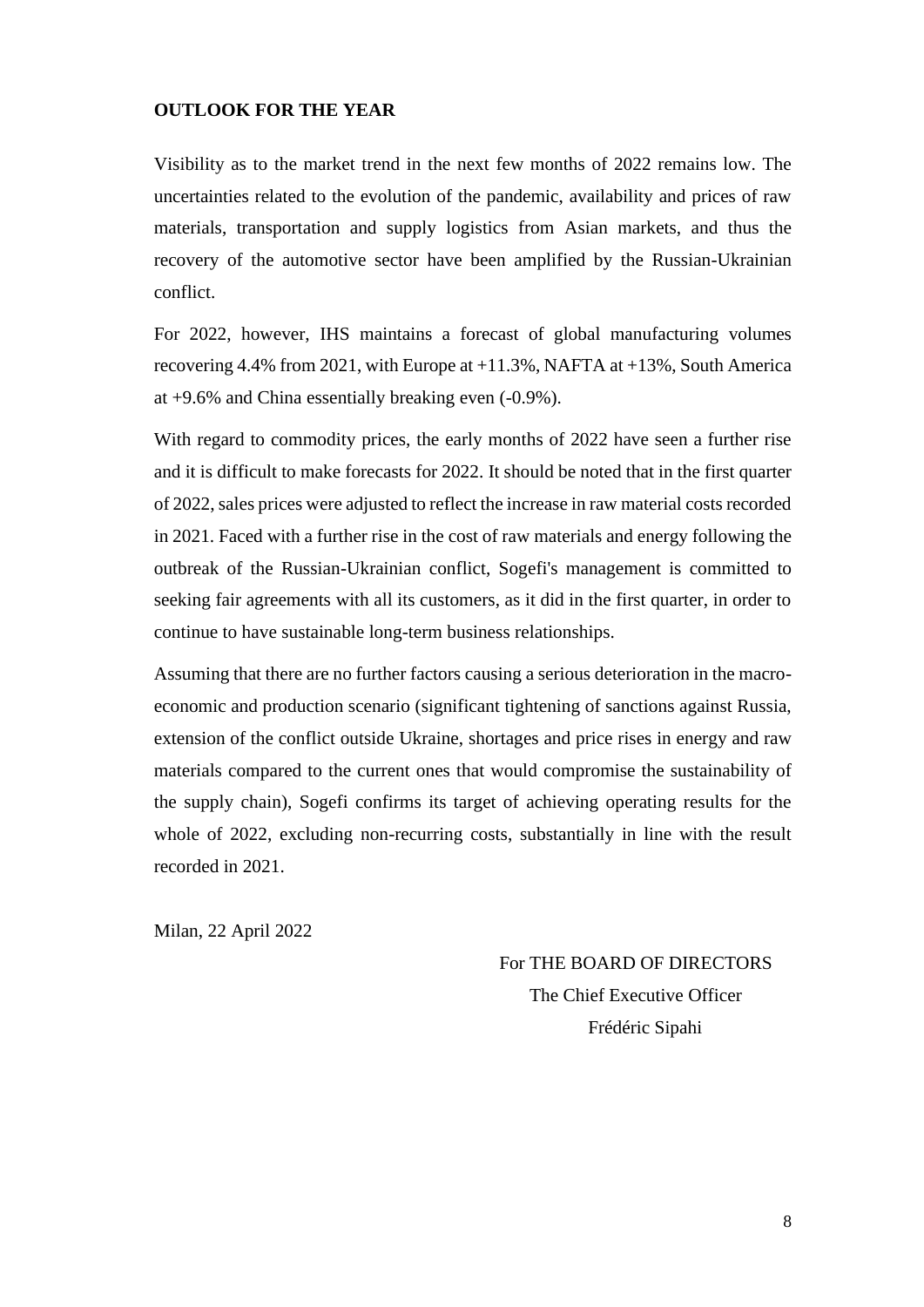## ANNEX: NOTES RECONCILING THE FINANCIAL STATEMENTS SHOWN IN THE REPORT ON OPERATIONS AND THE CONSOLIDATED FINANCIAL STATEMENTS AT 31 MARCH 2022

(a) The item corresponds to the sum of the lines "Manufacturing and R&D overheads", "Distribution and sales fixed expenses" and "Administrative and general expenses";

(b) The item corresponds to the sum of the lines "Losses (gains) on disposal", "Exchange (gains) losses" and "Other non-operating expenses (income)", with the exception of the amount relating to the write-downs of tangible and intangible fixed assets;

(c) The item corresponds to the sum of the lines "EBIT", "Depreciation and amortization" and the amount of the write-downs of tangible and intangible fixed assets included in the item "Other non-operating expenses (income)";

(d) The item corresponds to the sum of the lines "Depreciation and amortization" and the amount of the write-downs of tangible and intangible fixed assets included in the item "Other non-operating expenses (income)".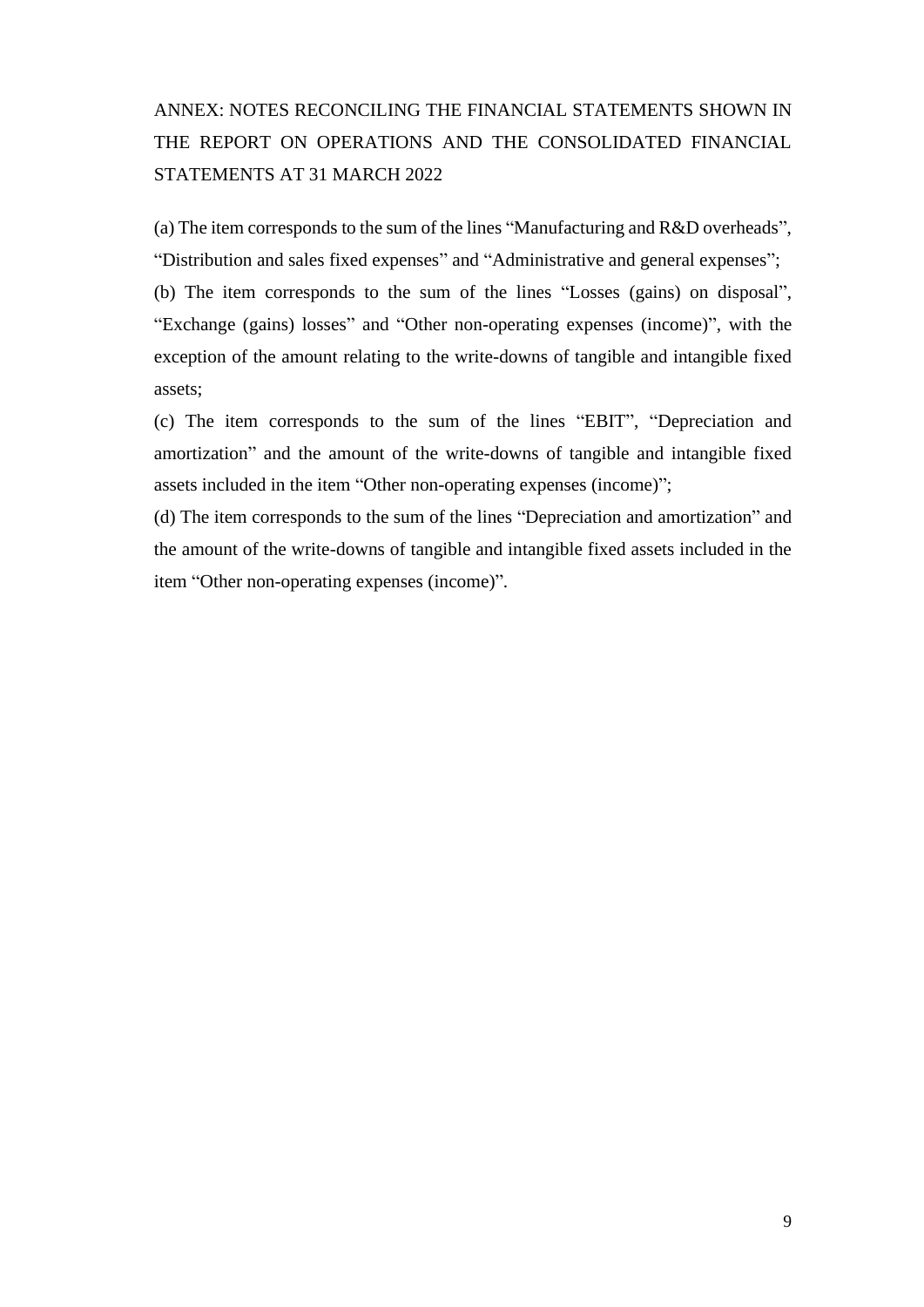## **SOGEFI GROUP**

## **CONSOLIDATED STATEMENT OF FINANCIAL POSITION**

(in millions of Euro)

| <b>ASSETS</b>                              | 03.31.2022 | 12.31.2021 |
|--------------------------------------------|------------|------------|
|                                            |            |            |
| <b>CURRENT ASSETS</b>                      |            |            |
| Cash and cash equivalents                  | 163.6      | 120.9      |
| Other financial assets                     | 3.2        | 1.3        |
| Inventories                                | 123.8      | 111.9      |
| Trade receivables                          | 164.0      | 136.7      |
| Other receivables                          | 12.1       | 10.9       |
| Tax receivables                            | 29.6       | 25.6       |
| Other assets                               | 6.2        | 2.7        |
| <b>ASSETS HELD FOR SALE</b>                |            |            |
| TOTAL CURRENT ASSETS                       | 502.5      | 410.0      |
| NON-CURRENT ASSETS                         |            |            |
| Land                                       | 12.2       | 12.2       |
| Property, plant and equipment              | 367.9      | 368.6      |
| Other tangible fixed assets                | 5.7        | 4.7        |
| Rights of use                              | 65.6       | 67.4       |
| Intangible assets                          | 235.1      | 236.7      |
| Other financial assets available for sales |            |            |
| Financial receivables                      | 6.6        | 4.0        |
| Other receivables                          | 38.4       | 38.8       |
| Deferred tax assets                        | 34.5       | 36.3       |
| TOTAL NON-CURRENT ASSETS                   | 766.0      | 768.7      |
| <b>TOTAL ASSETS</b>                        | 1,268.5    | 1,178.7    |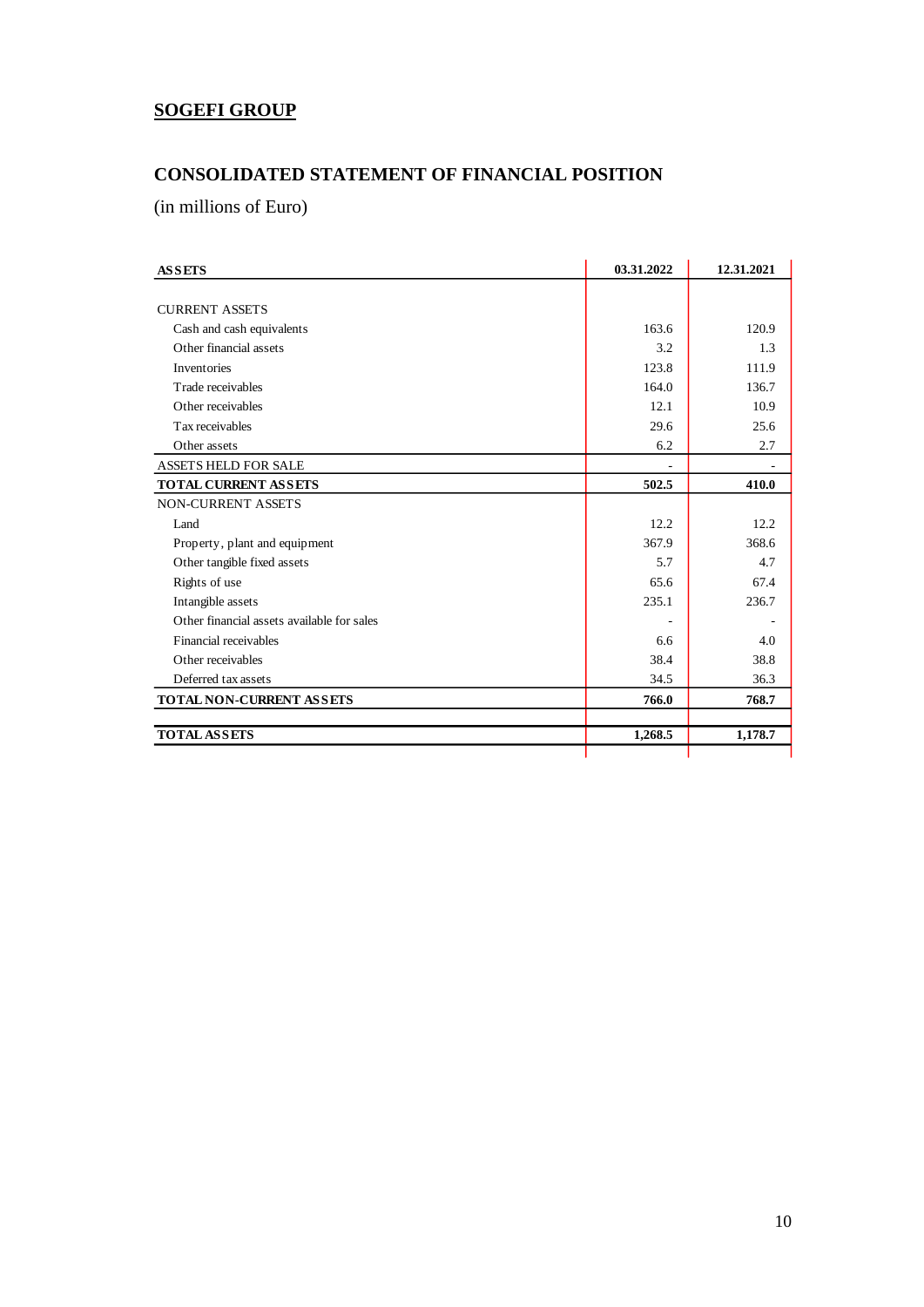| <b>LIABILITIES</b>                                                | 03.31.2022 | 12.31.2021 |
|-------------------------------------------------------------------|------------|------------|
|                                                                   |            |            |
| <b>CURRENT LIABILITIES</b>                                        |            |            |
| Bank overdrafts and short-term loans                              | 5.9        | 2.0        |
| Current portion of medium/long-term financial debts               | 88.5       | 86.9       |
| and other loans                                                   |            |            |
| Short-term financial debts for rights of use                      | 17.2       | 17.1       |
| Other short-term liabilities for derivative financial instruments |            |            |
| Trade and other payables                                          | 374.1      | 317.6      |
| Tax pay ables                                                     | 8.6        | 4.8        |
| Other current liabilities                                         | 44.3       | 33.5       |
| Current provisions                                                | 15.2       | 16.7       |
| LIABILITIES RELATED TO ASSETS HELD FOR SALE                       |            |            |
| <b>TOTAL CURRENT LIABILITIES</b>                                  | 553.8      | 478.6      |
| <b>NON-CURRENT LIABILITIES</b>                                    |            |            |
| Financial debts to bank                                           | 216.0      | 219.0      |
| Non current portion of medium/long-term financial debts           | 74.6       | 74.2       |
| and other loans                                                   |            |            |
| Medium/long-term financial debts for right of use                 | 53.1       | 54.4       |
| Other medium/long-term financial liabilities for derivative       |            |            |
| financial instruments                                             |            |            |
| Non-current provisions                                            | 55.2       | 56.3       |
| Other payables                                                    | 67.1       | 65.9       |
| Deferred tax liabilities                                          | 25.5       | 25.3       |
| <b>TOTAL NON-CURRENT LIABILITIES</b>                              | 491.5      | 495.1      |
| SHAREHOLDERS' EQUITY                                              |            |            |
| Share capital                                                     | 62.5       | 62.5       |
| Reserves and retained earnings (accumulated losses)               | 132.6      | 123.2      |
| Group net result for the period                                   | 10.7       | 2.0        |
| TOTAL SHAREHOLDERS' EQUITY ATTRIBUTABLE TO THE HOLDING            |            |            |
| <b>COMPANY</b>                                                    | 205.8      | 187.7      |
| Non-controlling interests                                         | 17.4       | 17.3       |
| TOTAL SHAREHOLDERS' EQUITY                                        | 223.2      | 205.0      |
| TOTAL LIABILITIES AND EQUITY                                      | 1,268.5    | 1,178.7    |

## **SHAREHOLDERS' EQUITY**

| (in millions of Euro)            | Consolidated<br>shareholders'<br>equity - Group | Capital and<br>reserves<br>pertaining to<br>non-controlling<br>interests | <b>Total Group and</b><br>non-controlling<br>shareholders'<br>equity |
|----------------------------------|-------------------------------------------------|--------------------------------------------------------------------------|----------------------------------------------------------------------|
| Balance at December 31, 2021     | 187.7                                           | 17.3                                                                     | 205.0                                                                |
| <b>Dividends</b>                 | ۰                                               | ۰.                                                                       |                                                                      |
| Currency translation differences | 4.2                                             | ٠                                                                        | 4.2                                                                  |
| Other changes                    | 3.2                                             | ۰.                                                                       | 3.2                                                                  |
| Net result for the period        | 10.7                                            | 0.1                                                                      | 10.8                                                                 |
| Balance at March 31, 2022        | 205.8                                           | 17.4                                                                     | 223.2                                                                |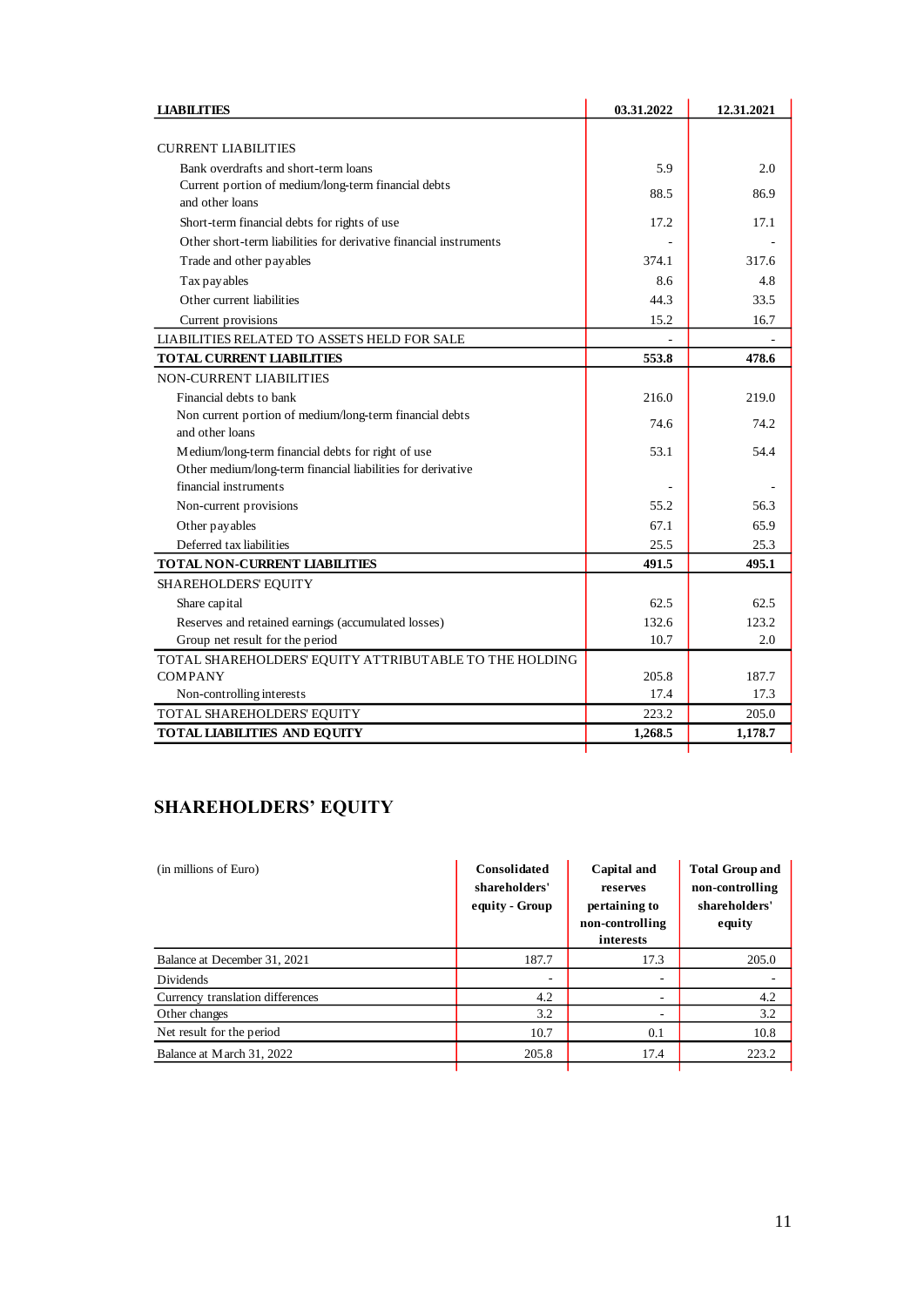| (in millions of Euro)                                      | Period               |               | Period                   |               |        |         |  |
|------------------------------------------------------------|----------------------|---------------|--------------------------|---------------|--------|---------|--|
|                                                            | $01.01 - 03.31.2022$ |               | $01.01 - 03.31.2021$ (*) |               | Change |         |  |
|                                                            | Amount               | $\frac{0}{0}$ | Amount                   | $\frac{0}{0}$ | Amount | $\%$    |  |
| Sales revenues                                             | 381.1                | 100.0         | 352.8                    | 100.0         | 28.3   | 8.0     |  |
| Variable cost of sales                                     | 274.3                | 72.0          | 244.5                    | 69.3          | 29.8   | 12.2    |  |
| <b>CONTRIBUTION MARGIN</b>                                 | 106.8                | 28.0          | 108.3                    | 30.7          | (1.5)  | (1.4)   |  |
| Manufacturing and R&D overheads                            | 30.4                 | 8.0           | 31.2                     | 8.8           | (0.8)  | (2.3)   |  |
| Depreciation and amortization                              | 28.8                 | 7.5           | 28.3                     | 8.0           | 0.5    | 1.9     |  |
| Distribution and sales fixed expenses                      | 7.6                  | 2.0           | 7.8                      | 2.3           | (0.2)  | (3.1)   |  |
| Administrative and general expenses                        | 17.8                 | 4.7           | 18.0                     | 5.1           | (0.2)  | (1.7)   |  |
| Restructuring costs                                        | 1.9                  | 0.5           | 1.3                      | 0.4           | 0.6    | 42.5    |  |
| Losses (gains) on disposal                                 |                      |               |                          |               |        |         |  |
| Exchange (gains) losses                                    | (1.2)                | (0.3)         | (1.6)                    | (0.5)         | 0.4    | 29.4    |  |
| Other non-operating expenses (income)                      | 0.3                  |               | (2.1)                    | (0.6)         | 2.4    | (114.3) |  |
| <b>EBIT</b>                                                | 21.2                 | 5.6           | 25.4                     | 7.2           | (4.2)  | (16.7)  |  |
| Financial expenses                                         | 5.1                  | 1.4           | 6.1                      | 1.8           | (1.0)  | (15.5)  |  |
| Financial (income)                                         | (0.6)                | (0.2)         | (0.3)                    | (0.1)         | (0.3)  | 95.7    |  |
| Losses (gains) from equity investments                     |                      |               |                          |               |        |         |  |
| <b>RESULT BEFORE TAXES</b>                                 | 16.7                 | 4.4           | 19.6                     | 5.5           | (2.9)  | (14.8)  |  |
| Income taxes                                               | 5.9                  | 1.6           | 6.0                      | 1.7           | (0.1)  | (1.9)   |  |
| NET INCOME (LOSS) OF OPERATING                             | 10.8                 | 2.8           | 13.6                     | 3.8           | (2.8)  | (20.4)  |  |
| <b>ACTIVITIES</b>                                          |                      |               |                          |               |        |         |  |
| Net income (loss) from discontinued                        |                      |               | (0.8)                    | (0.2)         | 0.8    | 100.0   |  |
| operations, net of tax effects                             |                      |               |                          |               |        |         |  |
| <b>PARTY</b>                                               | 10.8                 | 2.8           | 12.8                     | 3.6           | (2.0)  | (15.4)  |  |
| Loss (Income) attributable to non-controlling<br>interests | (0.1)                |               | (1.0)                    | (0.2)         | 0.9    | 88.0    |  |
| <b>GROUP NET RESULT</b>                                    | 10.7                 | 2.8           | 11.8                     | 3.4           | (1.1)  | (9.5)   |  |

## **CONSOLIDATED INCOME STATEMENT RECLASSIFIED**

(\*) The values for the first quarter of 2021, relating to "Assets held for sale", have been reclassified following the application of IFRS 5 "Non-current assets held for sale and discontinued operations" to the line "Net income (loss) from discontinued operations, net of tax effects".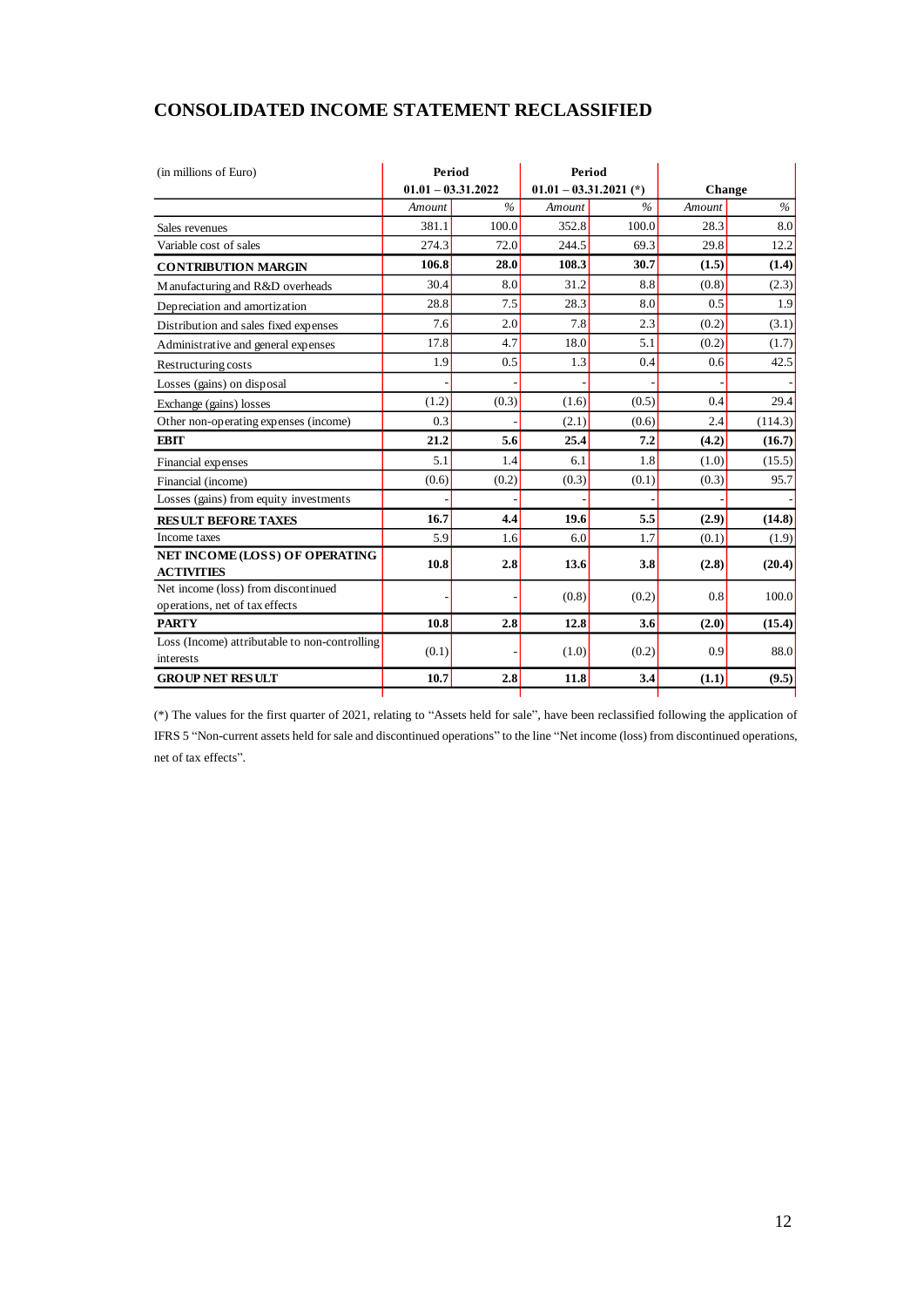| (in millions of Euro)                                                                                                  | 03.31.2022 | 12.31.2021 | 03.31.2021 |
|------------------------------------------------------------------------------------------------------------------------|------------|------------|------------|
| A. Cash                                                                                                                | 163.6      | 120.9      | 232.8      |
| B. Cash equivalents                                                                                                    |            |            |            |
| C. Other current financial assets                                                                                      | 9.8        | 5.1        | 8.0        |
| D. Liquidity $(A) + (B) + (C)$                                                                                         | 173.4      | 126.0      | 240.8      |
| E. Current Financial Debt (including debt instruments, but excluding<br>current portion of non-current financial debt) | 5.9        | 2.0        | 1.1        |
| F. Current portion of non-current financial debt                                                                       | 105.7      | 104.1      | 164.7      |
| G. Current financial indebtedness $(E) + (F)$                                                                          | 111.6      | 106.1      | 165.8      |
| H. Net current financial indebtedness $(G) - (D)$                                                                      | (61.8)     | (19.9)     | (75.0)     |
| I. Non-current financial debt (excluding the current portion and debt)<br>instruments)                                 | 269.0      | 273.3      | 308.3      |
| J. Debt istruments                                                                                                     | 74.6       | 74.2       | 95.1       |
| K. Non-current trade and other payables                                                                                |            |            |            |
| <b>L.</b> Non-current financial indebtedness $(I) + (J) + (K)$                                                         | 343.6      | 347.5      | 403.4      |
| M. Total financial indebtedness $(H) + (L)$                                                                            | 281.8      | 327.6      | 328.4      |

## **CONSOLIDATED NET FINANCIAL POSITION**

## **CONSOLIDATED CASH FLOW STATEMENT**

| (in millions of Euro)                                                   | 03.31.2022 | 12.31.2021 | 03.31.2021 |
|-------------------------------------------------------------------------|------------|------------|------------|
| <b>SELF-FINANCING</b>                                                   | 38.4       | 124.6      | 41.3       |
| Change in net working capital                                           | 24.0       | (13.0)     | 9.3        |
| Other medium/long-term assets/liabilities                               | 2.3        | 28.8       | 6.2        |
| CASH FLOW GENERATED BY OPERATIONS                                       | 64.7       | 140.4      | 56.8       |
| Net decrease from sale of fixed assets                                  | 0.1        | 21.1       | 1.8        |
| <b>TOTAL SOURCES</b>                                                    | 64.8       | 161.5      | 58.6       |
| <b>TOTAL APPLICATION OF FUNDS</b>                                       | 20.0       | 120.0      | 24.6       |
| Net financial position of subsidiaries purchased/sold during the period |            | (5.4)      |            |
| Exchange differences on assets/liabilities and equity                   | (1.1)      | (3.7)      | (1.6)      |
| <b>FREE CASH FLOW</b>                                                   | 43.7       | 32.4       | 32.4       |
| Dividends paid by subsidiaries to non-controlling interests             |            | (3.0)      | (3.0)      |
| Change in fair value of effective derivative instruments                | 2.1        | 1.1        | 0.3        |
| <b>CHANGES IN SHAREHOLDERS' EQUITY</b>                                  | 2.1        | (1.9)      | (2.7)      |
| Change in net financial position                                        | 45.8       | 30.5       | 29.7       |
| <b>Opening net financial position</b>                                   | (327.6)    | (358.1)    | (358.1)    |
| <b>CLOSING NET FINANCIAL POSITION</b>                                   | (281.8)    | (327.6)    | (328.4)    |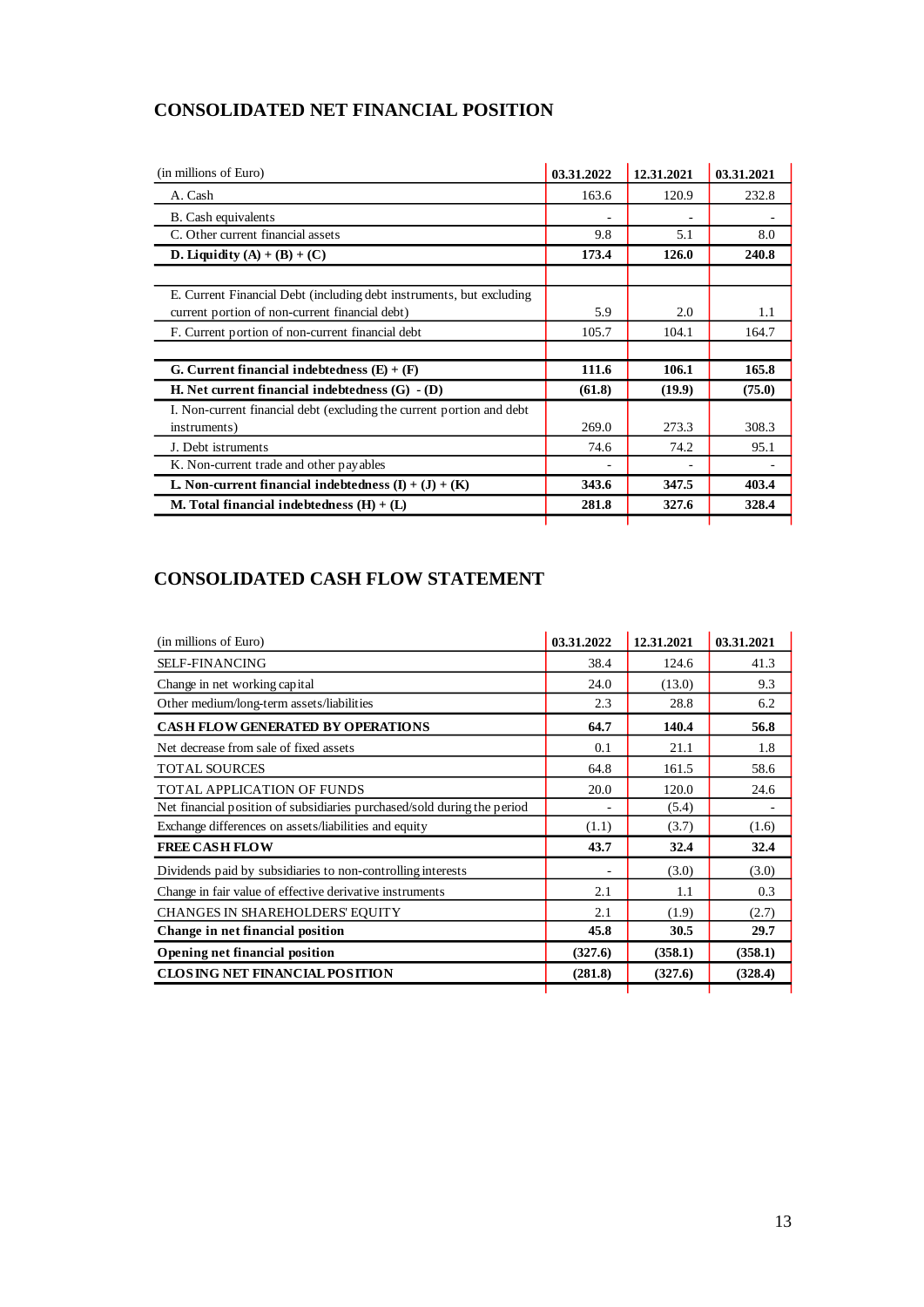## **CONTENT AND FORMAT OF THE CONSOLIDATED FINANCIAL STATEMENTS**

## **1. Introduction**

The consolidated Interim financial report as at March 31, 2022, which has not been externally audited, has been prepared in compliance with International Accounting Standards (IAS/IFRS) and to this end, the financial statements of consolidated companies have been duly reclassified and adjusted.

The interim financial report has been drawn up in accordance with the provisions of art. 154-ter, paragraph 5 of Legislative Decree no. 58 of 2/24/98 (Consolidated Law on Finance) and subsequent amendments. Therefore, the provisions of the international accounting standard regarding interim financial information (IAS 34 "Interim financial reporting") have not been adopted.

## **2. Consolidation principles**

Consolidation is performed on a line-by-line basis. The criteria adopted for the application of this method have not changed with respect to those used as at December 31, 2021.

### **3. Accounting Standards applied**

The accounting standards applied in the preparation of the financial statements as at March 31, 2022 are the same as those applied to the financial statements as at December 31, 2021.

This financial information has been prepared on a going concern basis.